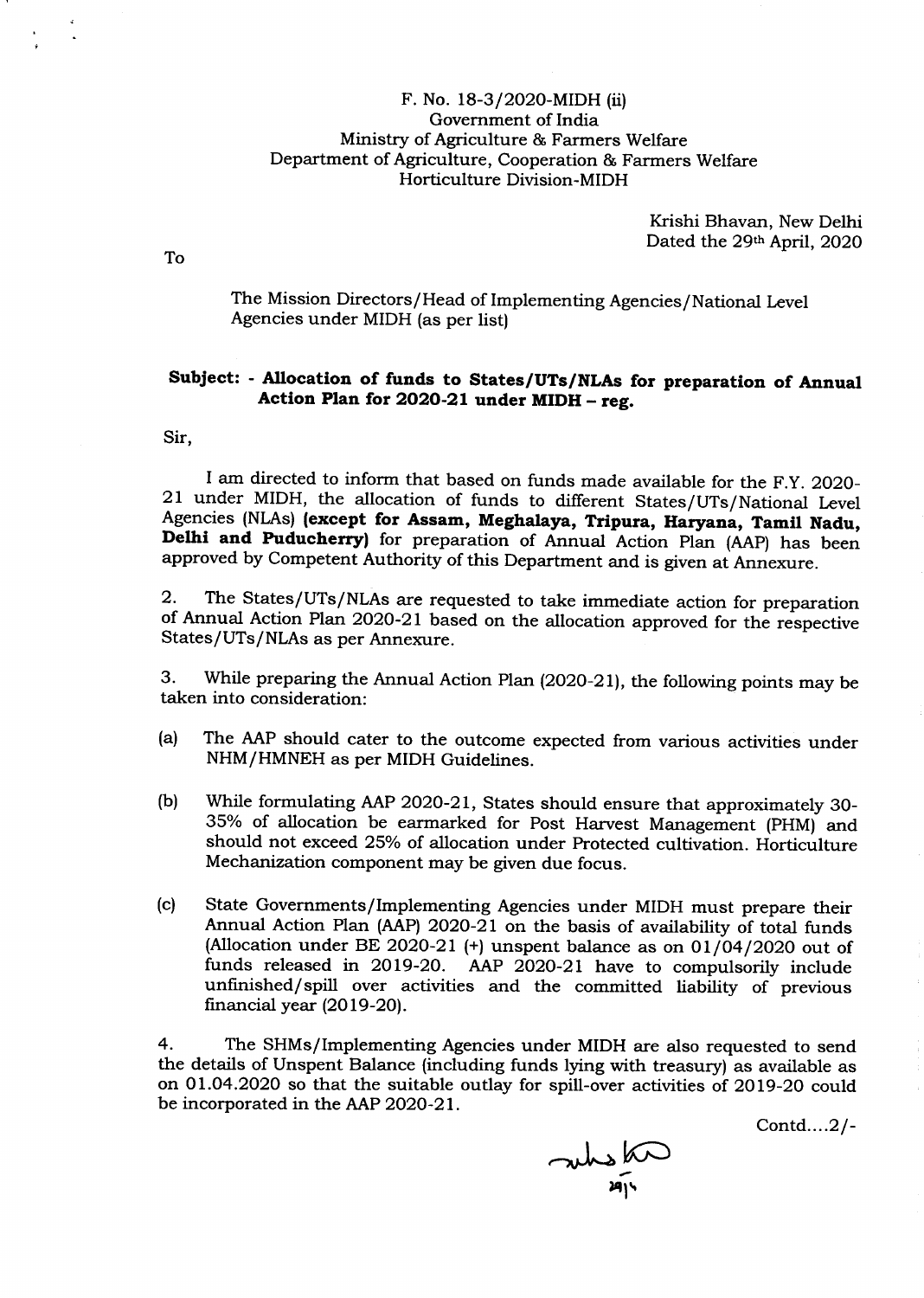5. Allocation to the NLAs (except DCCD and DASD) will depend on the projects submitted by them and will be decided by EMC chaired by Special Secretary (Hort.).

6. The SHMs/Implementing Agencies (as per Annexure) under MIDH are also allowed, if they so desire, to take up activities of emergent requirement in view of the prevailing situation due to COVID-19, which are otherwise eligible under MIDH. The States/UTs may plan such activities within the limit of 30% of their allocation with the approval of Competent Authority in the State/SLEC. All such activities, subsequently must be included in the AAp for the year 2O2O-2L while sending for approval.

Yours faithfully

 $m/s$  lapson

Deputy Secretary to the Government of India Phone No.  $011 - 23074238$ E-mail:mrityunjaya.m@nic.in midhaa@gmail.com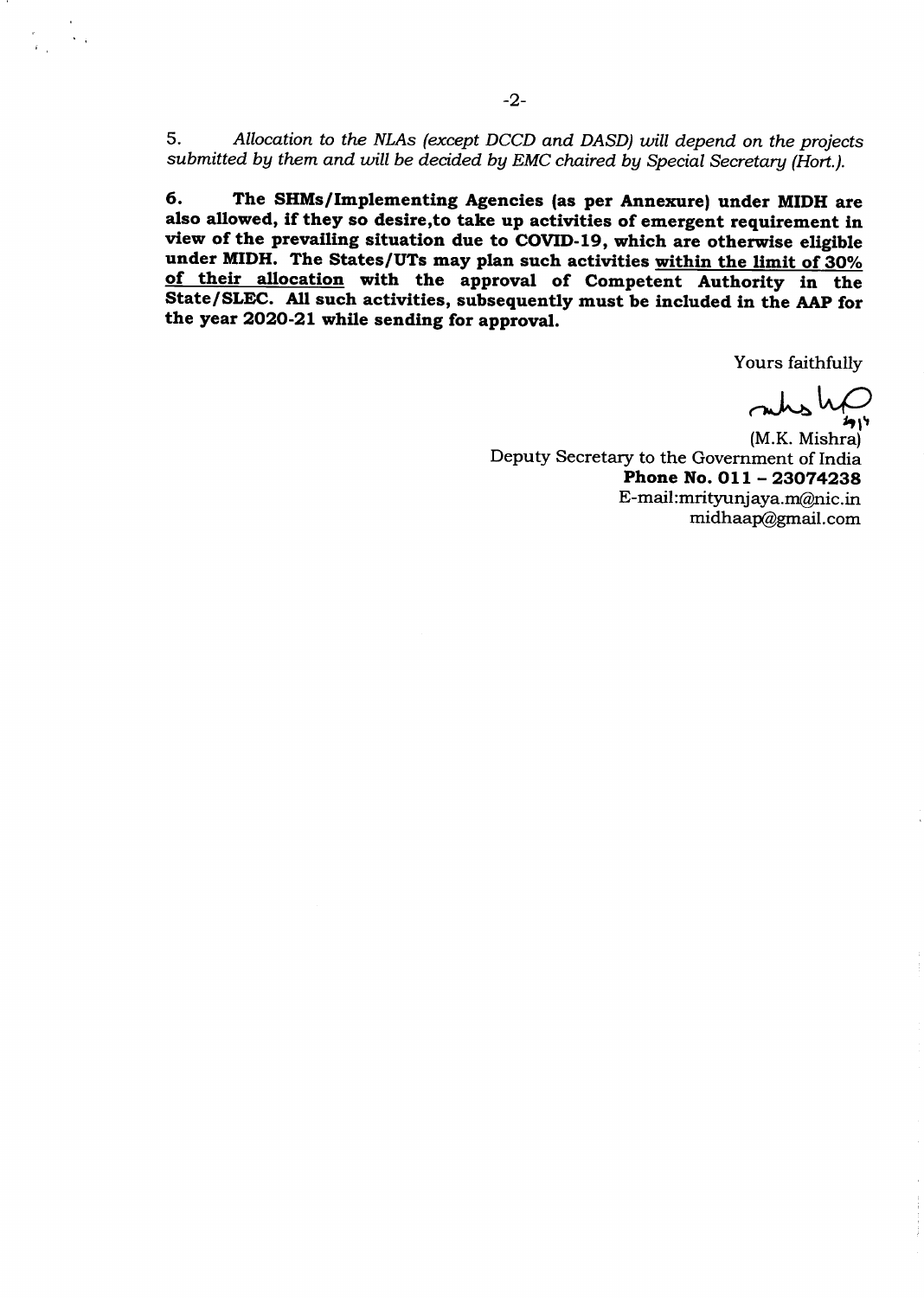## ANNEXURE to the letter No.18-3/2020-MIDH (ii) dated 29th April 2020

## GoI Allocation of funds to States/UTs/NLAs for the year 2020-21.

|                |                                       |                         |                  | Rs. In Lakh        |  |  |
|----------------|---------------------------------------|-------------------------|------------------|--------------------|--|--|
| Sl. No.        | State/UT/NLA                          | <b>Total Allocation</b> | <b>GoI Share</b> | <b>State Share</b> |  |  |
| 1              | Andhra Pradesh                        | 20000.00                | 12000.00         | 8000.00            |  |  |
| $\overline{2}$ | Bihar                                 | 4166.67                 | 2500.00          | 1666.67            |  |  |
| 3              | Chhattisgarh                          | 18333.33                | 11000.00         | 7333.33            |  |  |
| 4              | Goa                                   | 500.00                  | 300.00           | 200.00             |  |  |
| 5              | Gujarat                               | 18333.33                | 11000.00         | 7333.33            |  |  |
| 6              | Jharkhand                             | 5000.00                 | 3000.00          | 2000.00            |  |  |
| $\overline{7}$ | Karnataka                             | 21666.67                | 13000.00         | 8666.67            |  |  |
| 8              | Kerala                                | 6666.67                 | 4000.00          | 2666.67            |  |  |
| 9              | Madhya Pradesh                        | 10833.33                | 6500.00          | 4333.33            |  |  |
| 10             | Maharashtra                           | 21666.67                | 13000.00         | 8666.67            |  |  |
| 11             | Orissa                                | 11166.67                | 6700.00          | 4466.67            |  |  |
| 12             | Punjab                                | 7833.33                 | 4700.00          | 3133.33            |  |  |
| 13             | Rajasthan                             | 10000.00                | 6000.00          | 4000.00            |  |  |
| 14             | Telangana                             | 4666.67                 | 2800.00          | 1866.67            |  |  |
| 15             | <b>Uttar Pradesh</b>                  | 13333.33                | 8000.00          | 5333.33            |  |  |
| 16             | West Bengal                           | 5666.67                 | 3400.00          | 2266.67            |  |  |
| 17             | Dadra & Nagar Haveli                  | 50.00                   | 50.00            | 0.00               |  |  |
| 18             | Lakshadweep                           | 50.00                   | 50.00            | 0.00               |  |  |
| 19             | A & Nicober Islands                   | 300.00                  | 300.00           | 0.00               |  |  |
| 20             | Daman & Diu                           | 100.00                  | 100.00           | 0.00               |  |  |
|                | <b>Sub Total</b>                      | 180333.34               | 108400.00        | 71933.34           |  |  |
|                | North East and Himalayan States / UT, |                         |                  |                    |  |  |
| 1              | Arunachal Pradesh                     | 2444.44                 | 2200.00          | 244.44             |  |  |
| $\overline{2}$ | Sikkim                                | 2777.78                 | 2500.00          | 277.78             |  |  |
| 3              | Manipur                               | 2888.89                 | 2600.00          | 288.89             |  |  |
| 4              | Mizoram                               | 3333.33                 | 3000.00          | 333.33             |  |  |
| 5              | Nagaland                              | 2888.89                 | 2600.00          | 288.89             |  |  |
|                | <b>Total</b>                          | 14333.33                | 12900.00         | 1433.33            |  |  |
|                |                                       |                         |                  |                    |  |  |
| 6              | Jammu & Kashmir                       | 11111.11                | 10000.00         | 1111.00            |  |  |
| $\overline{7}$ | <b>Himachal Pradesh</b>               | 6111.11                 | 5500.00          | 611.11             |  |  |
| 8              | Uttarakhand                           | 6111.11                 | 5500.00          | 611.11             |  |  |
| 9              | Ladakh                                | 2000.00                 | 2000.00          | 0.00               |  |  |
|                | <b>Total</b>                          | 25333.33                | 23000.00         | 2333.22            |  |  |

 $\omega$  and  $\omega$